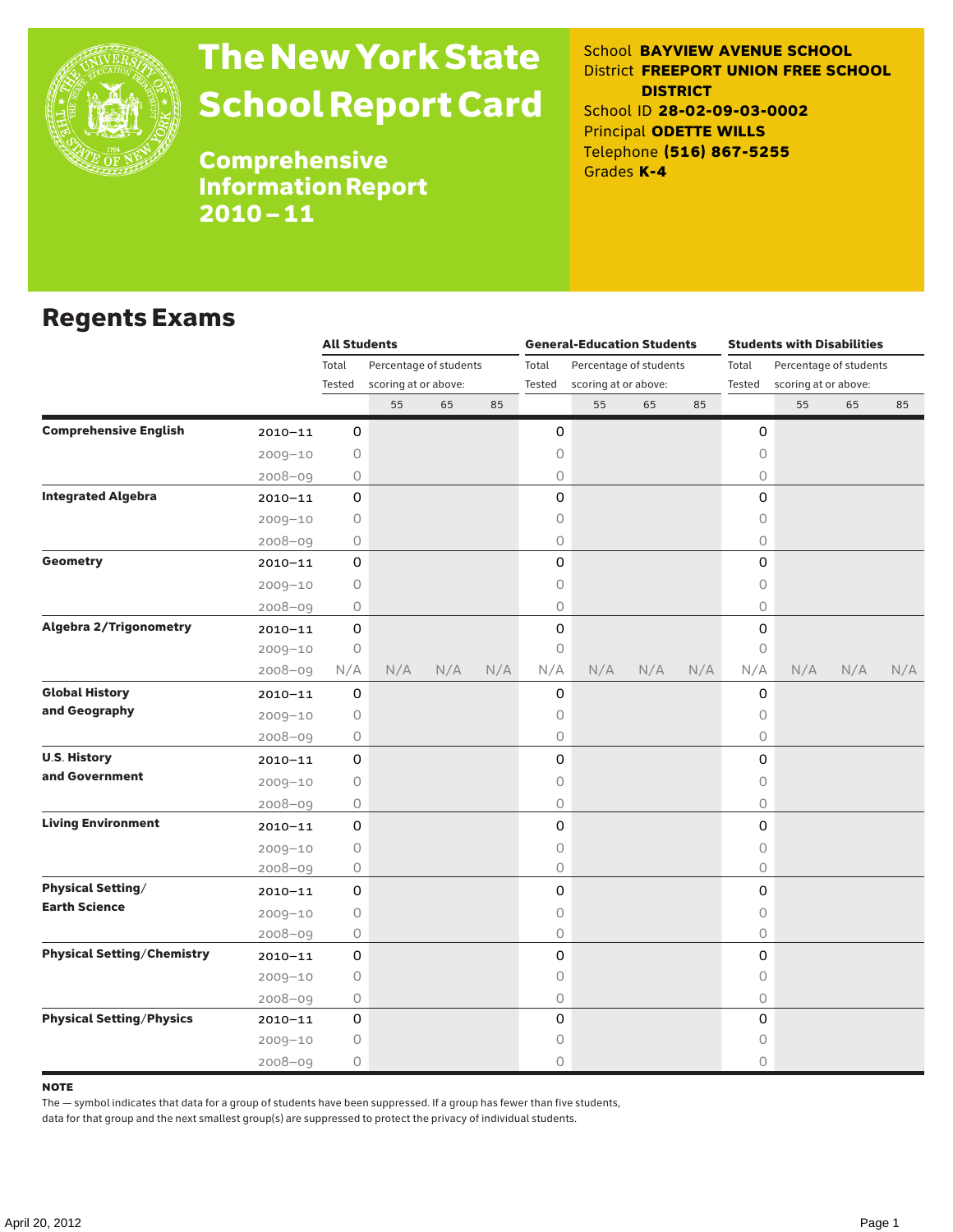School **BAYVIEW AVENUE SCHOOL** District **FREEPORT UNION FREE SCHOOL DISTRICT** School ID **28-02-09-03-0002**

### New York State English as a Second Language Achievement Test (NYSESLAT)

|                                                     |             | <b>All Students</b>                  |     |                     |     |       |       | <b>General-Education Students</b> |                             |     | <b>Students with Disabilities</b> |                                      |                                   |                     |     |       |  |
|-----------------------------------------------------|-------------|--------------------------------------|-----|---------------------|-----|-------|-------|-----------------------------------|-----------------------------|-----|-----------------------------------|--------------------------------------|-----------------------------------|---------------------|-----|-------|--|
|                                                     |             | Percent of students scoring<br>Total |     |                     |     |       | Total |                                   | Percent of students scoring |     |                                   | Total<br>Percent of students scoring |                                   |                     |     |       |  |
|                                                     |             | Tested in each performance level:    |     |                     |     |       |       | Tested in each performance level: |                             |     |                                   |                                      | Tested in each performance level: |                     |     |       |  |
|                                                     |             |                                      |     | Begin. Interm. Adv. |     | Prof. |       |                                   | Begin. Interm. Adv.         |     | Prof.                             |                                      |                                   | Begin. Interm. Adv. |     | Prof. |  |
| <b>Listening</b>                                    | $2010 - 11$ | 38                                   | 5%  | 13%                 | 34% | 47%   | 32    | 6%                                | 16%                         | 25% | 53%                               | 6                                    | 0%                                | 0%                  | 83% | 17%   |  |
| and Speaking<br>$(Grades K-1)$                      | $2009 - 10$ | 41                                   | 2%  | 7%                  | 29% | 61%   | 41    | 2%                                | 7%                          | 29% | 61%                               | 0                                    |                                   |                     |     |       |  |
|                                                     | $2008 - 09$ | 36                                   | 3%  | 8%                  | 39% | 50%   | 36    | 3%                                | 8%                          | 39% | 50%                               | 0                                    |                                   |                     |     |       |  |
| <b>Reading</b><br>and Writing<br>$(Grades K-1)$     | $2010 - 11$ | 38                                   | 39% | 24%                 | 16% | 21%   | 32    | 38%                               | 22%                         | 19% | 22%                               | 6                                    | 50%                               | 33%                 | 0%  | 17%   |  |
|                                                     | $2009 - 10$ | 41                                   | 22% | 20%                 | 22% | 37%   | 41    | 22%                               | 20%                         | 22% | 37%                               | $\Omega$                             |                                   |                     |     |       |  |
|                                                     | $2008 - 09$ | 36                                   | 6%  | 22%                 | 42% | 31%   | 36    | 6%                                | 22%                         | 42% | 31%                               | 0                                    |                                   |                     |     |       |  |
| Listening                                           | $2010 - 11$ | 62                                   | 0%  | 3%                  | 21% | 76%   | 47    | 0%                                | 4%                          | 19% | 77%                               | 15                                   | 0%                                | 0%                  | 27% | 73%   |  |
| and Speaking                                        | $2009 - 10$ | 67                                   | 4%  | $1\%$               | 24% | 70%   | 51    | 6%                                | 2%                          | 18% | 75%                               | 16                                   | $0\%$                             | 0%                  | 44% | 56%   |  |
| $(Grades 2-4)$                                      | $2008 - 09$ | 68                                   | 4%  | 9%                  | 21% | 66%   | 51    | 6%                                | 12%                         | 20% | 63%                               | 17                                   | $0\%$                             | $0\%$               | 24% | 76%   |  |
| <b>Reading</b><br>and Writing<br>$(Grades 2-4)$     | $2010 - 11$ | 62                                   | 8%  | 19%                 | 50% | 23%   | 47    | 9%                                | 9%                          | 53% | 30%                               | 15                                   | 7%                                | 53%                 | 40% | 0%    |  |
|                                                     | $2009 - 10$ | 67                                   | 10% | 22%                 | 49% | 18%   | 51    | 10%                               | 20%                         | 51% | 20%                               | 16                                   | 13%                               | 31%                 | 44% | 13%   |  |
|                                                     | $2008 - 09$ | 68                                   | 15% | 34%                 | 35% | 16%   | 51    | 12%                               | 29%                         | 41% | 18%                               | 17                                   | 24%                               | 47%                 | 18% | 12%   |  |
| Listening<br>and Speaking<br>$(Grades 5-6)$         | $2010 - 11$ | 0                                    |     |                     |     |       | 0     |                                   |                             |     |                                   | 0                                    |                                   |                     |     |       |  |
|                                                     | $2009 - 10$ | $\mathsf O$                          |     |                     |     |       | 0     |                                   |                             |     |                                   | 0                                    |                                   |                     |     |       |  |
|                                                     | 2008-09     | $\mathsf O$                          |     |                     |     |       | 0     |                                   |                             |     |                                   | 0                                    |                                   |                     |     |       |  |
| <b>Reading</b>                                      | $2010 - 11$ | 0                                    |     |                     |     |       | 0     |                                   |                             |     |                                   | 0                                    |                                   |                     |     |       |  |
| and Writing                                         | $2009 - 10$ | 0                                    |     |                     |     |       | 0     |                                   |                             |     |                                   | 0                                    |                                   |                     |     |       |  |
| $(Grades 5-6)$                                      | 2008-09     | 0                                    |     |                     |     |       | 0     |                                   |                             |     |                                   | 0                                    |                                   |                     |     |       |  |
| <b>Listening</b><br>and Speaking<br>$(Grades 7-8)$  | $2010 - 11$ | 0                                    |     |                     |     |       | 0     |                                   |                             |     |                                   | 0                                    |                                   |                     |     |       |  |
|                                                     | $2009 - 10$ | 0                                    |     |                     |     |       | 0     |                                   |                             |     |                                   | 0                                    |                                   |                     |     |       |  |
|                                                     | $2008 - 09$ | 0                                    |     |                     |     |       | 0     |                                   |                             |     |                                   | 0                                    |                                   |                     |     |       |  |
| <b>Reading</b><br>and Writing<br>$(Grades 7-8)$     | $2010 - 11$ | 0                                    |     |                     |     |       | 0     |                                   |                             |     |                                   | 0                                    |                                   |                     |     |       |  |
|                                                     | $2009 - 10$ | 0                                    |     |                     |     |       | 0     |                                   |                             |     |                                   | 0                                    |                                   |                     |     |       |  |
|                                                     | $2008 - 09$ | 0                                    |     |                     |     |       | 0     |                                   |                             |     |                                   | 0                                    |                                   |                     |     |       |  |
| <b>Listening</b><br>and Speaking<br>$(Grades 9-12)$ | $2010 - 11$ | 0                                    |     |                     |     |       | 0     |                                   |                             |     |                                   | 0                                    |                                   |                     |     |       |  |
|                                                     | $2009 - 10$ | 0                                    |     |                     |     |       | 0     |                                   |                             |     |                                   | 0                                    |                                   |                     |     |       |  |
|                                                     | $2008 - 09$ | $\circ$                              |     |                     |     |       | 0     |                                   |                             |     |                                   | $\circ$                              |                                   |                     |     |       |  |
| <b>Reading</b><br>and Writing<br>$(Grades 9-12)$    | $2010 - 11$ | 0                                    |     |                     |     |       | 0     |                                   |                             |     |                                   | 0                                    |                                   |                     |     |       |  |
|                                                     | $2009 - 10$ | 0                                    |     |                     |     |       | 0     |                                   |                             |     |                                   | 0                                    |                                   |                     |     |       |  |
|                                                     | $2008 - 09$ | $\mathsf O$                          |     |                     |     |       | 0     |                                   |                             |     |                                   | 0                                    |                                   |                     |     |       |  |

#### note

The — symbol indicates that data for a group of students have been suppressed. If a group has fewer than five students,

data for that group and the next smallest group(s) are suppressed to protect the privacy of individual students.